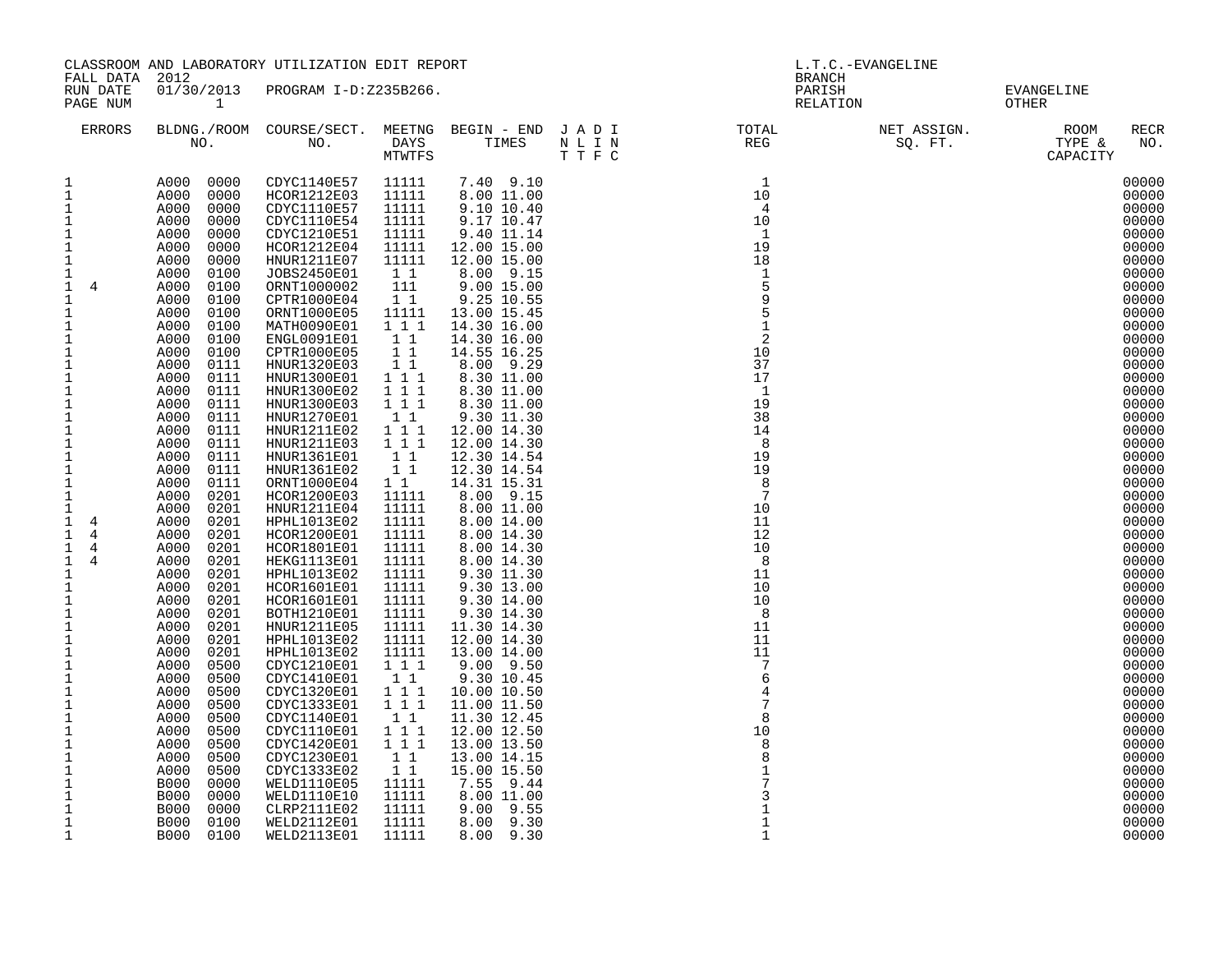|                                   | CLASSROOM AND LABORATORY UTILIZATION EDIT REPORT |                                 |                |                            |                                                                                                                | L.T.C.-EVANGELINE            |                        |                                                  |  |
|-----------------------------------|--------------------------------------------------|---------------------------------|----------------|----------------------------|----------------------------------------------------------------------------------------------------------------|------------------------------|------------------------|--------------------------------------------------|--|
| FALL DATA<br>RUN DATE<br>PAGE NUM | 2012<br>01/30/2013<br>2                          | PROGRAM I-D:Z235B266.           |                |                            |                                                                                                                | BRANCH<br>PARISH<br>RELATION |                        | EVANGELINE<br>OTHER                              |  |
| <b>ERRORS</b>                     | NO.                                              | BLDNG./ROOM COURSE/SECT.<br>NO. |                |                            | MEETNG BEGIN – END JADI – TOTAL DAYS – TIMES – NLIN – NATURE – TOTAL – TOTAL – TOTAL – THE SUMPLE – THE SUMPLE |                              | NET ASSIGN.<br>SQ. FT. | <b>RECR</b><br>ROOM<br>TYPE &<br>NO.<br>CAPACITY |  |
| 1                                 | <b>B000</b><br>0100                              | WELD1411E01                     | 11111          | 8.00 9.50                  |                                                                                                                | 10                           |                        | 00000                                            |  |
| $\mathbf{1}$                      | <b>B000</b><br>0100                              | WELD2111E01                     | 11111          | 8.00 9.50                  |                                                                                                                | 3                            |                        | 00000                                            |  |
| $\mathbf{1}$                      | <b>B000</b><br>0100                              | WELD2222E01                     | 11111          | 8.00 9.50                  |                                                                                                                | $\mathbf{1}$                 |                        | 00000                                            |  |
| $\mathbf{1}$                      | <b>B000</b><br>0100                              | WELD2321E01                     | 11111          | $8.00$ $9.50$              |                                                                                                                | $\mathbf{1}$                 |                        | 00000                                            |  |
| $1\,$                             | 0100<br><b>B000</b>                              | WELD1512E01                     | 11111          | 9.31 11.00                 |                                                                                                                | $\sqrt{2}$                   |                        | 00000                                            |  |
| $\mathbf 1$                       | 0100<br><b>B000</b>                              | WELD1110E01                     | 11111          | 10.00 10.50                |                                                                                                                | 6<br>$\mathbf{1}$            |                        | 00000                                            |  |
| $\mathbf{1}$<br>$1\,$             | <b>B000</b><br>0100<br>0100<br><b>B000</b>       | WELD1130E01<br>WELD1310E01      | 11111<br>11111 | 10.00 10.50<br>10.00 11.15 |                                                                                                                |                              |                        | 00000<br>00000                                   |  |
| $\mathbf{1}$                      | <b>B000</b><br>0100                              | WELD1412E01                     | 11111          | 10.00 11.50                |                                                                                                                | $\overline{4}$               |                        | 00000                                            |  |
| $1\,$                             | 0100<br><b>B000</b>                              | WELD2220E01                     | 11111          | 10.00 11.50                |                                                                                                                |                              |                        | 00000                                            |  |
| $1\,$                             | 0100<br><b>B000</b>                              | WELD2322E01                     | 11111          | 10.00 11.50                |                                                                                                                |                              |                        | 00000                                            |  |
| $\mathbf{1}$                      | <b>B000</b><br>0100                              | WELD1140E01                     | 11111          | 11.00 11.50                |                                                                                                                | 9                            |                        | 00000                                            |  |
| $1\,$                             | <b>B000</b><br>0100                              | WELD1210E01                     | 11111          | 12.00 12.50                |                                                                                                                | 7                            |                        | 00000                                            |  |
| $1\,$                             | <b>B000</b><br>0100                              | WELD2310E01                     | 11111          | 12.00 13.05                |                                                                                                                | 7                            |                        | 00000                                            |  |
| $\mathbf{1}$                      | <b>B000</b><br>0100                              | WELD2114E01                     | 11111          | 12.00 13.30                |                                                                                                                |                              |                        | 00000                                            |  |
| 1                                 | <b>B000</b><br>0100                              | WELD2230E01                     | 11111          | 12.00 13.30                |                                                                                                                |                              |                        | 00000                                            |  |
| $\mathbf{1}$                      | <b>B000</b><br>0100                              | WELD1510E01                     | 11111          | 12.00 13.50                |                                                                                                                |                              |                        | 00000                                            |  |
| $\mathbf{1}$<br>$\mathbf{1}$      | <b>B000</b><br>0100<br>B000<br>0100              | WELD2221E01<br>WELD2320E01      | 11111<br>11111 | 12.00 13.50<br>13.00 14.50 |                                                                                                                |                              |                        | 00000<br>00000                                   |  |
| $\mathbf{1}$                      | <b>B000</b><br>0100                              | WELD2311E01                     | 11111          | 13.06 14.15                |                                                                                                                | $\overline{2}$               |                        | 00000                                            |  |
| 1                                 | <b>B000</b><br>0100                              | WELD2110E01                     | 11111          | 13.06 14.50                |                                                                                                                |                              |                        | 00000                                            |  |
| $\mathbf{1}$                      | <b>B000</b><br>0100                              | WELD1511E01                     | 11111          | 13.31 15.00                |                                                                                                                | $\overline{a}$               |                        | 00000                                            |  |
| $\mathbf{1}$                      | <b>B000</b><br>0100                              | WELD1410E01                     | 11111          | 14.00 14.50                |                                                                                                                | 6                            |                        | 00000                                            |  |
| 1                                 | <b>B000</b><br>0101                              | CLRP2121E01                     | 111            | 8.00 8.50                  |                                                                                                                |                              |                        | 00000                                            |  |
| $\frac{1}{1}$                     | <b>B000</b><br>0101                              | CLRP1121E02                     | 111            | $8.00$ $9.50$              |                                                                                                                |                              |                        | 00000                                            |  |
|                                   | B000<br>0101                                     | CLRP1311E01                     | 1 1 1          | 8.00 9.50                  |                                                                                                                | $\overline{a}$               |                        | 00000                                            |  |
| $\mathbf 1$                       | 0101<br><b>B000</b>                              | CLRP1110E01                     | 11             | 8.00 10.40                 |                                                                                                                | $\overline{a}$               |                        | 00000                                            |  |
| $\mathbf 1$                       | <b>B000</b><br>0101                              | CLRP1131E01                     | 1 1            | 8.00 10.40                 |                                                                                                                | $\overline{4}$               |                        | 00000                                            |  |
| $\mathbf 1$                       | <b>B000</b><br>0101                              | CLRP1110E01                     | 1 1 1          | 8.00 10.50                 |                                                                                                                | $\sqrt{2}$                   |                        | 00000                                            |  |
| $\mathbf{1}$<br>$\mathbf{1}$      | <b>B000</b><br>0101<br><b>B000</b><br>0101       | CLRP1121E01<br>CLRP2111E01      | 1 1 1<br>1 1 1 | 8.00 10.50<br>9.00 10.50   |                                                                                                                | $\mathbf{1}$                 |                        | 00000<br>00000                                   |  |
| $1\,$                             | <b>B000</b><br>0101                              | CLRP1311E01                     | 11             | 9.25 10.40                 |                                                                                                                | $\overline{2}$               |                        | 00000                                            |  |
| $\mathbf 1$                       | 0101<br><b>B000</b>                              | CLRP1210E01                     | 1 1 1          | 10.00 11.50                |                                                                                                                | $\overline{4}$               |                        | 00000                                            |  |
| $\mathbf{1}$                      | <b>B000</b><br>0101                              | CLRP1210E01                     | 1 1            | 10.50 13.30                |                                                                                                                | $\overline{4}$               |                        | 00000                                            |  |
| $\mathbf{1}$                      | <b>B000</b><br>0101                              | CLRP1320E01                     | 1 1            | 10.50 14.55                |                                                                                                                | $\mathbf{1}$                 |                        | 00000                                            |  |
| $\mathbf{1}$                      | 0101<br><b>B000</b>                              | CLRP1110E02                     | 1 1 1          | 12.00 12.50                |                                                                                                                |                              |                        | 00000                                            |  |
| $1\,$                             | <b>B000</b><br>0101                              | CLRP1121E03                     | 1 1 1          | 12.00 14.50                |                                                                                                                |                              |                        | 00000                                            |  |
| $\mathbf{1}$                      | <b>B000</b><br>0101                              | CLRP1320E01                     | 1 1 1          | 12.00 14.50                |                                                                                                                |                              |                        | 00000                                            |  |
| $\mathbf{1}$                      | 0101<br><b>B000</b>                              | CLRP2130E02                     | 11111          | 12.00 15.50                |                                                                                                                |                              |                        | 00000                                            |  |
| $\mathbf{1}$                      | <b>B000</b><br>0101                              | CLRP2130E01                     | 1 1 1          | 12.00 15.50                |                                                                                                                | 6                            |                        | 00000                                            |  |
| $\mathbf{1}$                      | <b>B000</b><br>0101                              | CLRP1110E02                     | 1 1            | 12.15 14.55                |                                                                                                                | 3                            |                        | 00000                                            |  |
| 1                                 | <b>B000</b><br>0101                              | CLRP1131E03                     | 1 1            | 12.15 14.55                |                                                                                                                | 6                            |                        | 00000<br>00000                                   |  |
| $\mathbf{1}$<br>$\mathbf{1}$      | <b>B000</b><br>0101<br><b>B000</b><br>0101       | CLRP2130E01<br>CLRP1140E01      | 1 1<br>111     | 12.15 14.55<br>13.00 13.50 |                                                                                                                |                              |                        | 00000                                            |  |
| $1\,$                             | 0101<br>B000                                     | CLRP1150E01                     | 111            | 13.00 14.50                |                                                                                                                |                              |                        | 00000                                            |  |
| $\mathbf{1}$                      | <b>B000</b><br>0101                              | CLRP1140E01                     | 11             | 13.40 14.55                |                                                                                                                | 1                            |                        | 00000                                            |  |
| $\mathbf{1}$                      | B000<br>0101                                     | <b>CLRP1150E01</b>              | 11             | 13.40 14.55                |                                                                                                                |                              |                        | 00000                                            |  |